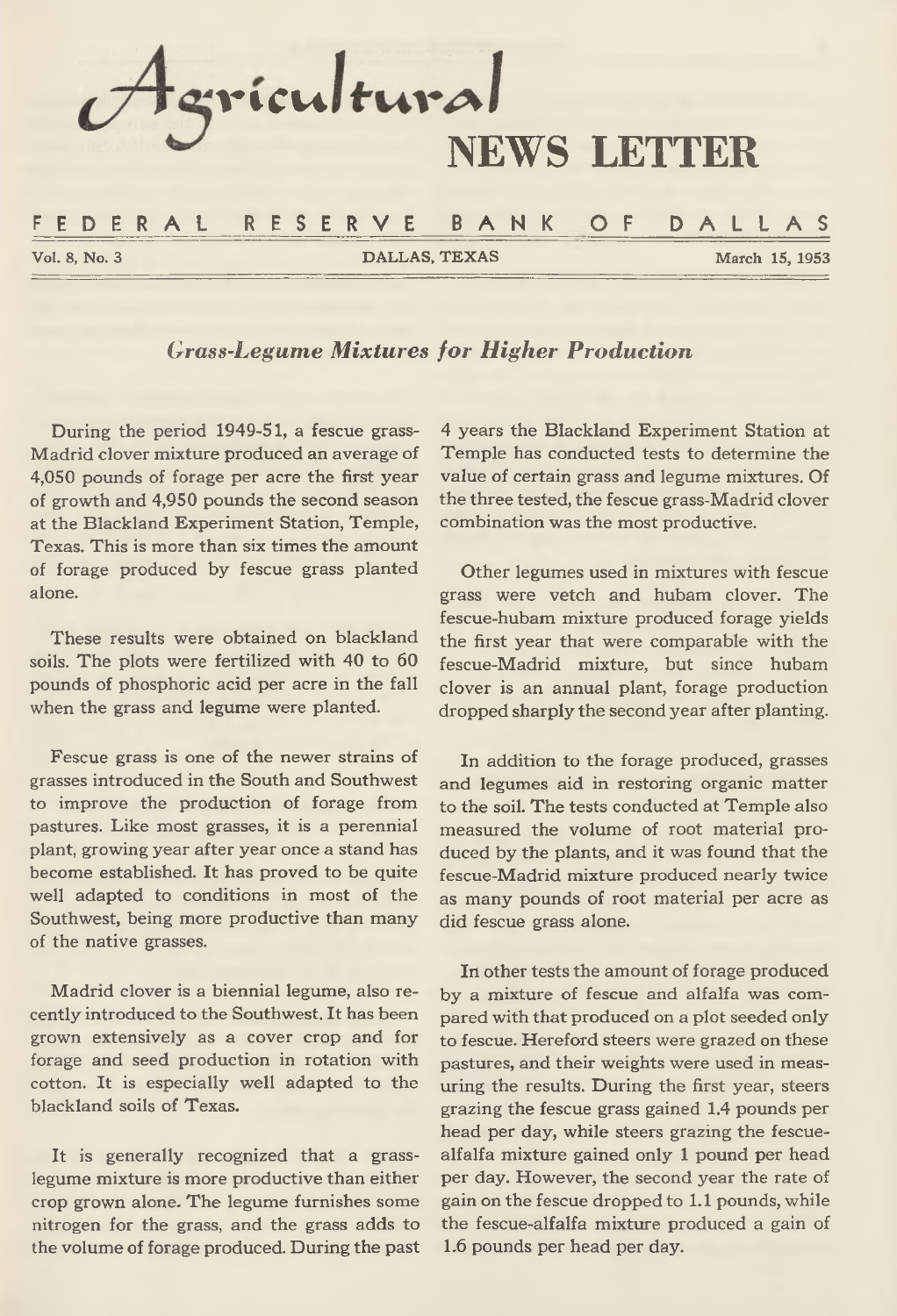**On the basis of these tests, specialists at the experiment station point out that fescue by itself appears to hold little promise as a pasture grass for the southern Texas Blacklands. However, when grown in combination with Madrid sweet clover or alfalfa, it can be a highly productive forage crop.**

**Growing such a mixture for 2 or 3 years reduces materially the infestation of cotton root rot. Also, the value of legumes and grasses as a soil-building crop is most important in judging their value in the farm program. The addition of more than a ton of organic matter in the form of roots, even if all of the top growth is harvested for hay or pasture, is an important step in maintaining soil productivity. Yields of cotton following 2 or 3 years of such a grasslegume mixture are frequently double those grown on similar fields without any soil-building crop in the rotation.**

**Other grass-legume mixtures are being tested by several experiment stations in the Southwest, and farmers will find it profitable to study the results of these tests and find a grasslegume mixture that is suitable to their farm conditions.**

## *Build Reserve Feed Supplies*

**Many stockmen are tempted to increase the number of livestock when the flush spring growing season arrives. But southwestern farmers and ranchers have learned that, if herds are to be maintained throughout the year, supplemental feed must be provided for periods of drought or stormy weather when livestock cannot obtain feed from pastures and ranges.**

**Now is the time to make plans for storing a reserve supply of feed. The next few months usually provide the greatest growth of forage crops, and the farmer or rancher who stores some of the surplus feed produced in the spring can reduce materially his feed bill later in the year.**

**There are many types of roughage and several methods of storing them. Pastures that** **produce more feed than the livestock eat can be divided and a part of the acreage cut for hay. Plantings of Sudan grass will furnish supplemental pasture later in the season and also may be cut and baled for hay. Johnson grass, if cut in the early boot stage, produces a very high-quality hay.**

**Silage crops, such as corn, sorghum, grasses, and legumes, can be stored in trench or upright silos to provide succulent feed when no green grazing is available.**

**Another, but no less important, method of "storing" feed reserves is in giving ranges and pastures time to recuperate from the severe drought. Ted Trew, Extension pasture specialist of Texas A. & M. College, suggests that grasses, such as Bermuda and Dallis, that were heavily grazed or severely injured last fall should be given from 4 to 6 weeks' rest this spring before grazing.**

**Ranchers are encouraged to go slow in re stocking their pastures, in order that the native grasses can develop new root systems and become firmly established. Heavy grazing the first season following a drought may kill most of the productive grasses.**

# *Size and Shape of Seed Corn Unimportant*

**Large round, medium-sized flat, or other irregularly shaped kernels of corn are just as good for seed as the uniform large flat kernels, says E. C. Coffey, associate agronomist for the Texas A. & M, Extension Service.**

**Many farmers insist on the grade of seed corn labeled "large flat"; as a result, this grade of seed corn is higher priced and, in many cases, the supply may be exhausted early in the planting season.**

**One reason farmers have insisted on the large flat kernels is that they are easier to use in most corn planting machines. Mr. Coffey points out that although changing to another size or shape of seed may necessitate some ad-**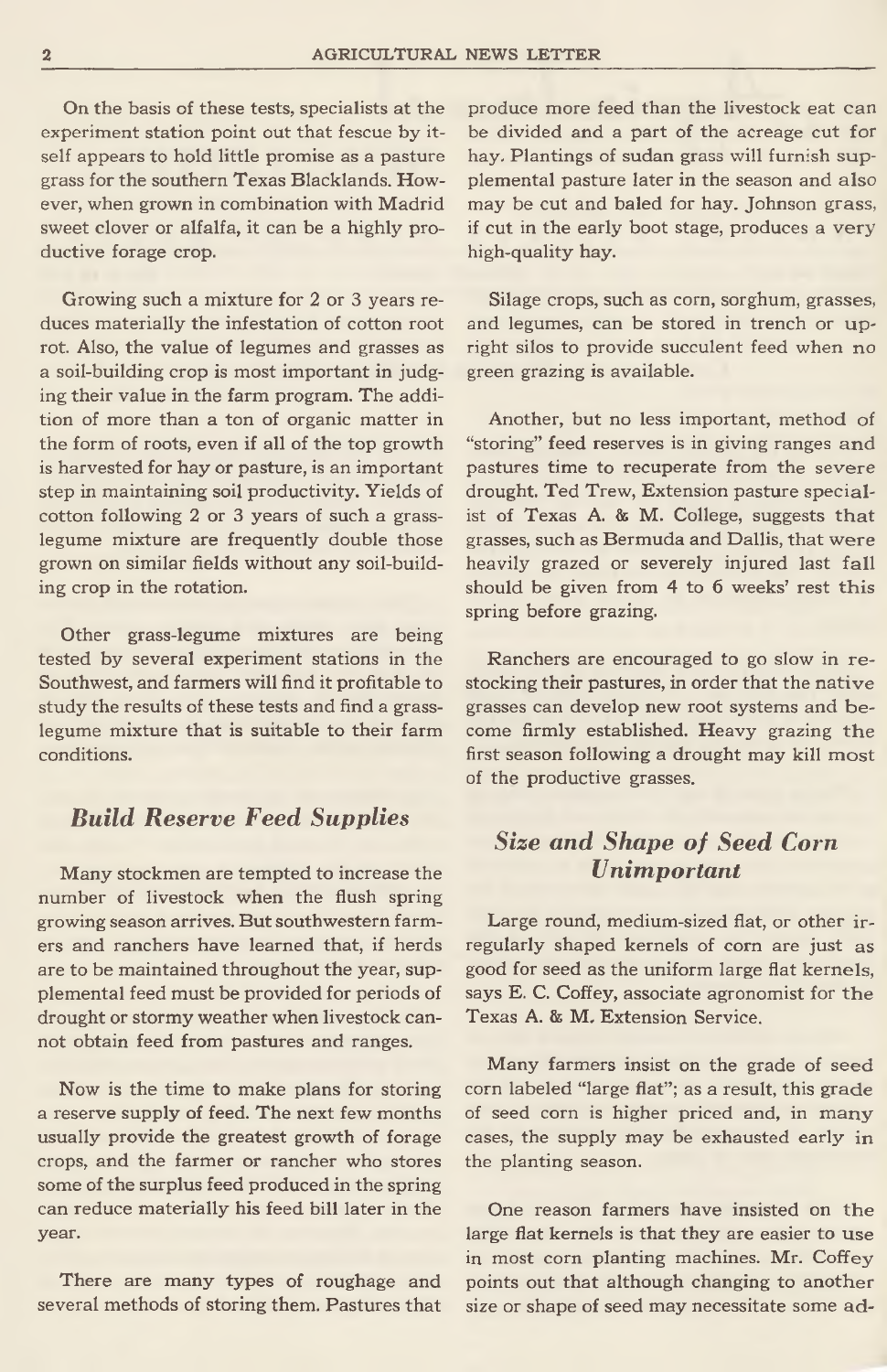**justment in the planter in order to give a uniform stand, these changes are usually very minor and inexpensive. Their cost and inconvenience are mbre than offset by the saving in the cost of seed corn that can be obtained by the use of the smaller, more irregular kernels.**

**In addition to the lower cost of the seed, a bushel will plant about 40 percent more land than will a bushel of the large flat kernels, because there are more seeds per bushel in the smaller size.**

**Another corn planting tip is offered by W. B. Coke, Extension agronomist of Texas A. & M. College. Mr. Coke says not to plant corn more than 1 to 1 V**2 **inches deep. Planting at deeper levels retards germination and, contrary to popular opinion, does not give the corn plant a deeper root system.**

# *Control Southern Corn Rootworm*

**Each year the southern corn rootworm causes considerable damage to corn. The worm injures the young seedling plant, frequently resulting in a loss of from 20 to 30 percent of the stand. Some years the entire stand has been lost due to this pest.**

**Tests by the Texas Agricultural Experiment Station show that insecticides applied at planting time in the furrow ahead of the planter have given satisfactory control. Several of the newer organic insecticides were tested and found satisfactory. One of the more effective materials was chlordane applied at the rate of 2** *V2* **pounds per acre. Parathion applied at the rate of .17 pounds per acre also gave good control.**

**Preventive measures must be used to control the rootworm, because no treatment is effective after the corn begins to show damage.**

# *Prepare a Deep Seed Bed for Cotton*

**Breaking cotton land to a depth of 6 to 10 inches increased yields by 163 pounds of seed** **cotton per acre in tests in Richland Parish, Louisiana, during 1952.**

**In one test, the deep breaking of the seed bed was done in the fall, and in another, in the spring. The spring operation gave a slightly larger increase in yield.**

**Specialists working with these tests believe that the deep breaking need not be done each year but probably should be carried out once every 3 years.**

# *Tractors Need Clean Air*

**In burning 5 gallons of fuel, the tractor engine uses as much air as would be contained in a silo 15 feet in diameter and 30 feet high. Hence, W. L. Ulich, Extension agricultural engineer of Texas A. & M. College, urges all farmers to service air cleaners on their tractors after each 10 hours of operation.**



**Mr. Ulich p o in ts o u t that failure to service the air cleaners properly results in excessive wear on bearings, pis-**

**tons, rings, and other moving parts of the tractor engine. Eventually, this causes excessive oil consumption, loss of power, and waste of fuel.**

**Directions for servicing the air cleaners are given by the manufacturers. Nearly all directions include removing the oil cup from the container, pouring out the dirty oil, washing the cup with fuel oil or kerosene, refilling with clean oil, and replacing on the tractor.**

*Most insecticides are poisonous to humans; hence, extreme care should he used in their handling. Always follow carefully the directions of the manufacturer. Keep all insecticides well out of reach of children and animals.*